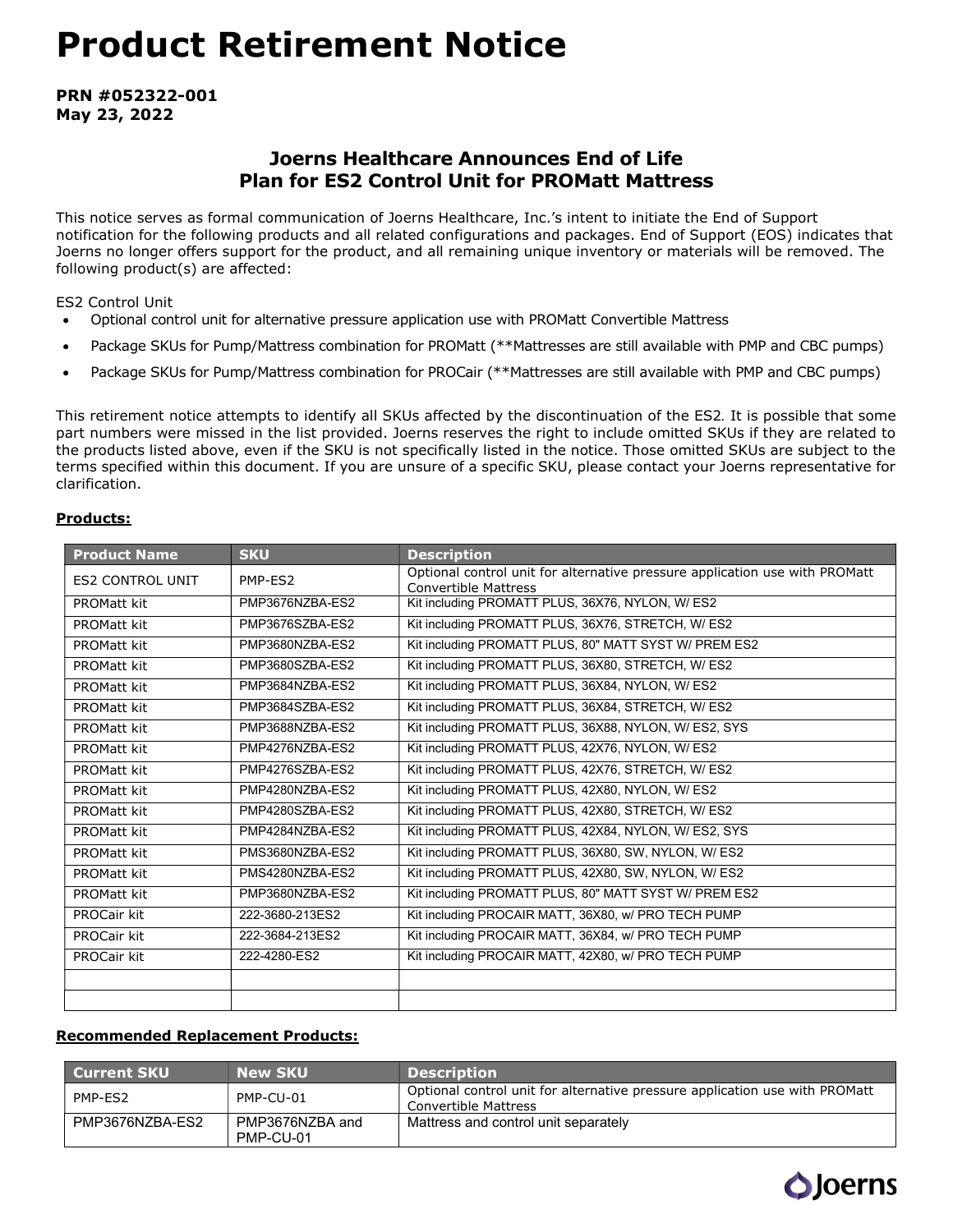# Product Retirement Notice

| PMP3676SZBA-ES2 | PMP3676SZBA and<br>PMP-CU-01 | Mattress and control unit separately    |
|-----------------|------------------------------|-----------------------------------------|
| PMP3680NZBA-ES2 | PMP3680NZBA-PMP1             | KIT, PROMATT+, 36X80 NYL, PRO TECH PUMP |
| PMP3680SZBA-ES2 | PMP3680SZBA-PMP1             | KIT, PROMATT+, 36X80 STR, PRO TECH PUMP |
| PMP3684NZBA-ES2 | PMP3684NZBA and<br>PMP-CU-01 | Mattress and control unit separately    |
| PMP3684SZBA-ES2 | PMP3684SZBA and<br>PMP-CU-01 | Mattress and control unit separately    |
| PMP3688NZBA-ES2 | PMP3688NZBA and<br>PMP-CU-01 | Mattress and control unit separately    |
| PMP4276NZBA-ES2 | PMP4276NZBA and<br>PMP-CU-01 | Mattress and control unit separately    |
| PMP4276SZBA-ES2 | PMP4276SZBA and<br>PMP-CU-01 | Mattress and control unit separately    |
| PMP4280NZBA-ES2 | PMP4280NZBA-PMP1             | KIT, PROMATT+, 42X80 NYL, PRO TECH PUMP |
| PMP4280SZBA-ES2 | PMP4280SZBA-PMP1             | KIT, PROMATT+, 42X80 STR, PRO TECH PUMP |
| PMP4284NZBA-ES2 | PMP4284NZBA and<br>PMP-CU-01 | Mattress and control unit separately    |
| PMS3680NZBA-ES2 | PMS3680NZBA-PMP1             | KIT, PROMATT+, 36X80 NYL, PRO TECH PUMP |
| PMS4280NZBA-ES2 | PMS4280NZBA-PMP1             | KIT, PROMATT+, 42X80 NYL, PRO TECH PUMP |
|                 |                              |                                         |
| *VA ONI Y*      |                              |                                         |
| 222-3680-213ES2 | 222-3680-PMP1                | KIT, PROCAIR MATT, 36X80, PRO TECH PUMP |
| 222-3684-213ES2 | 222-3684-PMP1                | KIT, PROCAIR MATT, 36X84, PRO TECH PUMP |
| 222-4280-ES2    | 222-4280-PMP1                | KIT, PROCAIR MATT, 42X80, PRO TECH PUMP |
|                 |                              |                                         |

\*Contact your Joerns representative to discuss replacement options that would best fit your requirements.

# Regions Affected:

 $\Box$  Asia Pacific (AP)  $\Box$  Europe, Middle East, Africa (EMEA)

 $\Box$  Latin America (LA)  $\boxtimes$  North America (NA) Channels Affected:  $\boxtimes$  Acute (AC)  $\boxtimes$  Veterans Affairs (VA)

 $\boxtimes$  Post Acute (PA)  $\boxtimes$  Home Care (HC)

# Reason for Retirement:

These products have been discontinued due to phase out of old model and introduction of new replacement.

Rental services will continue but will enter a phase out period supported by existing inventory and transition to the alternative offering

### Timeline of Events:

| Active Retirement Mode                                                                                                                                                                                                                     | Joerns will no longer offer new products for sale. Joerns will continue renting<br>existing product in a phase out period. | Sep 30, 2022 |
|--------------------------------------------------------------------------------------------------------------------------------------------------------------------------------------------------------------------------------------------|----------------------------------------------------------------------------------------------------------------------------|--------------|
| Joerns will no longer offer new products for sale. Joerns will continue renting<br>existing product in a phase out period. Joerns will phase out service part<br>Limited Retirement Mode<br>availability according to supply availability. |                                                                                                                            | Dec 31, 2022 |
| End of Service                                                                                                                                                                                                                             | Joerns will no longer offer service parts for the product after this date.                                                 | Dec 31, 2024 |

### Service and Warranty:

Joerns will maintain our commitment to our customers by supporting and servicing discontinued product at all domestic service centers throughout the life of all warranties in place, as long as the required parts are commercially available.